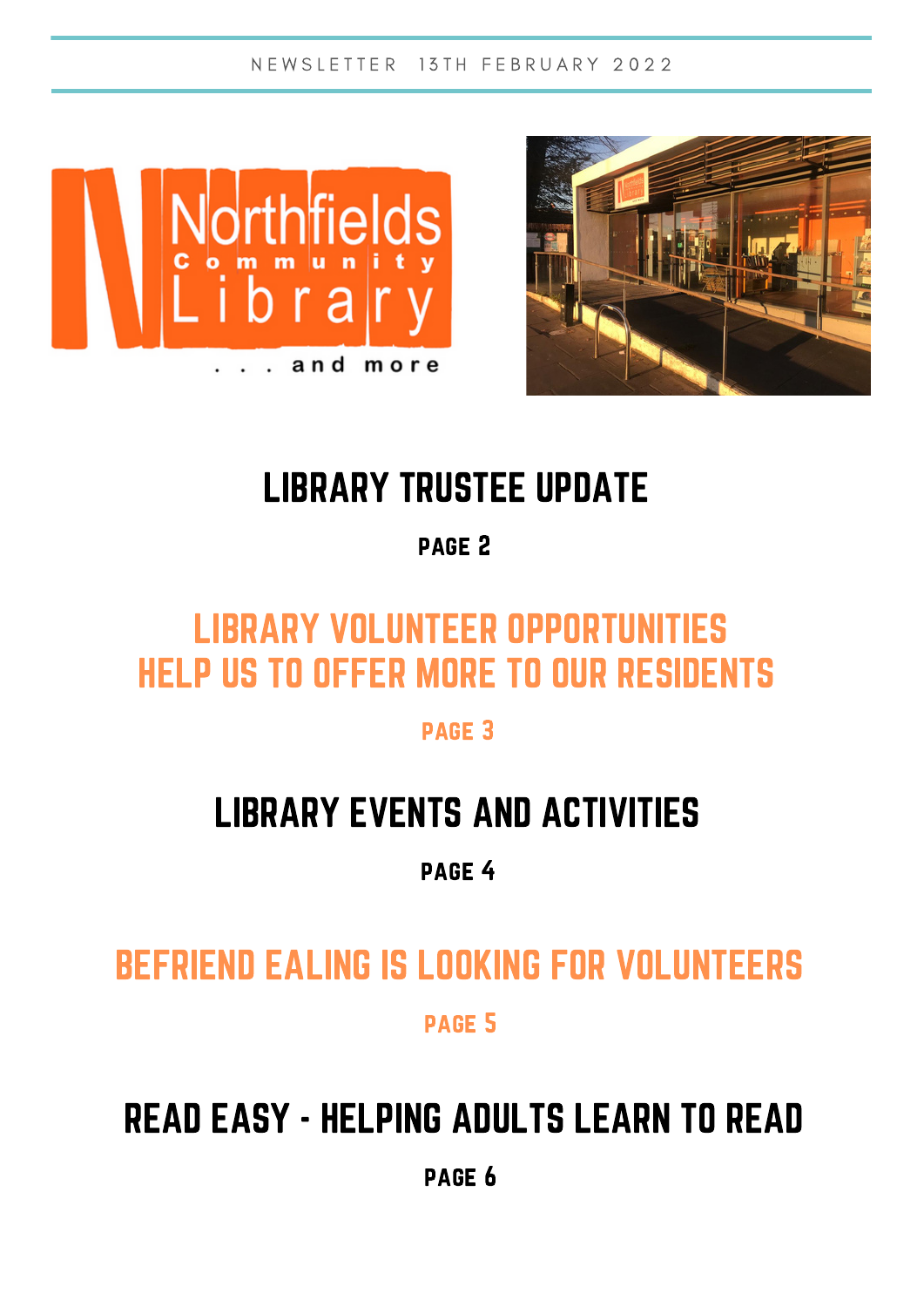# LIBRARY NEWS

### **NORTHFIELDS COMMUNITY LIBRARY CURRENT OPENING TIMES**

**Saturdays: 10:00am - 4:00pm Tuesdays: 10:00am - 7:00pm Wednesdays: 1:00pm to 4:00pm Thursdays: 10:00am - 1:00pm**

### **UPDATE FROM THE LIBRARY TRUSTEES**

The Trustees had an "away day" (at the Library!) last week to work on a development plan for the coming year and beyond. Matters discussed were:

- Extension of opening hours and revision of some existing opening times.
- Team Leader and Volunteer recruitment and development.
- Developing our core remit to encourage literacy and the joy of reading.
- Developing a range of activities to reach different sections of the community.
- Budget planning and monitoring.
- Fundraising and income generation.
- Partnerships with Ealing Council, with the other Community Libraries, with local schools and organisations.

These were headline plans before our library actually opened, but the pandemic severely curtailed our ability to develop much beyond our current offer. We are now very much hoping to move on with these plans.

We have decided to start running activities and inviting groups into the library once the Easter holidays are over and hope to start fundraising in earnest later in the year.

THERE ARE VARIOUS OPPORTUNITIES FOR YOU TO HELP, WHETHER YOU'RE A CURRENT VOLUNTEER, A TRAINEE VOLUNTEER, WHETHER YOU'RE WAITING TO TRAIN OR YOU'RE A LIBRARY SUPPORTER. See the next page for more information!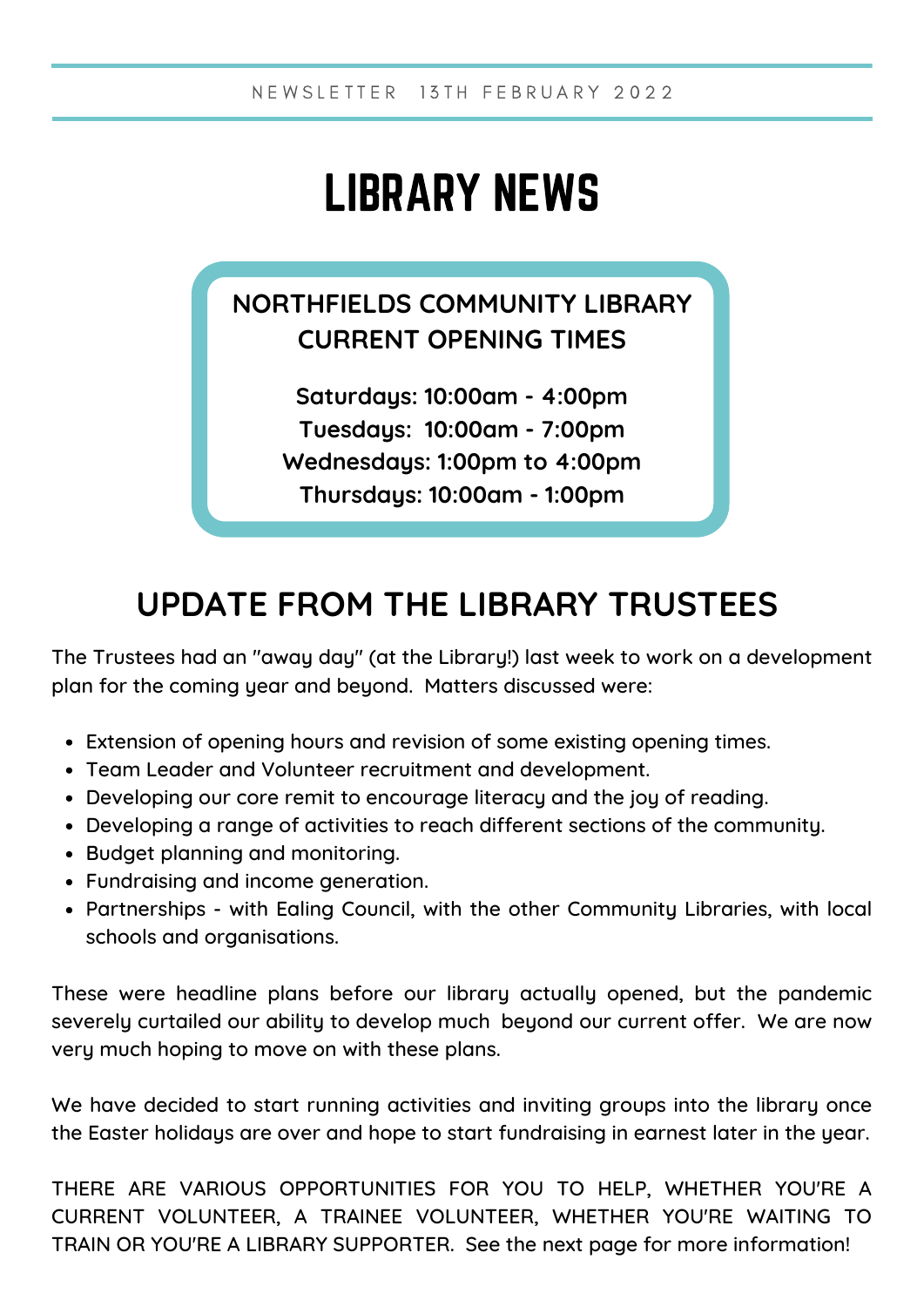### **CAN YOU HELP US TO GROW OUR LIBRARY OFFER? We'd love you to help with any of the following!**

#### **RHYME TIME SESSIONS**

We've had many requests from parents and carers of babies and toddlers to offer Rhyme Time sessions and we would like to start these after Easter. Ideally these would run as 30 minute sessions on Tuesday and Thursday mornings each week, but we could consider other times. We have lots of action rhyme / nursery rhyme books in the library and need volunteers to lead these sessions. (Important to say, you don't have to have a brilliant singing voice! )

#### **STORYTIME SESSIONS**

Another activity for younger children and these sessions could take place during the day for the youngest children or after school to cater for a slightly older group.

#### **SUMMER READING CHALLENGE**

This annual event takes place during the school summer holidays with the aim of keeping children reading during their long break. We'll need help during May and June to organise displays and set up activities and help during the school summer holidays to run the Challenge in the library. Full training will be given to volunteers.

#### **HELP WITH SOCIAL MEDIA**

If you're active on Twitter, Instagram and Facebook and especially if you have social media marketing skills we'd love to hear from you as we need a stronger communications strategy for the library.

#### **HELP WITH HEALTH AND SAFETY MANAGEMENT**

If you have experience in managing Health and Safety in the workplace, or are interested to learn, we'd love you to help the Trustee who currently looks after this.

#### **SUPPORT FOR RESIDENTS WHO LACK BASIC IT SKILLS**

Many of our older residents have trouble getting online and using their mobile phones. So much day to day business is done digitally and these residents are struggling more and more. If you could offer some time during library opening hours to meet with residents and give them some basic IT support that would be much appreciated.

**CONTACT [getintouchncl@outlook.com](mailto:getintouchncl@outlook.com)** if you're able to help with any of the above and include the days when you would be available. **THANK YOU!**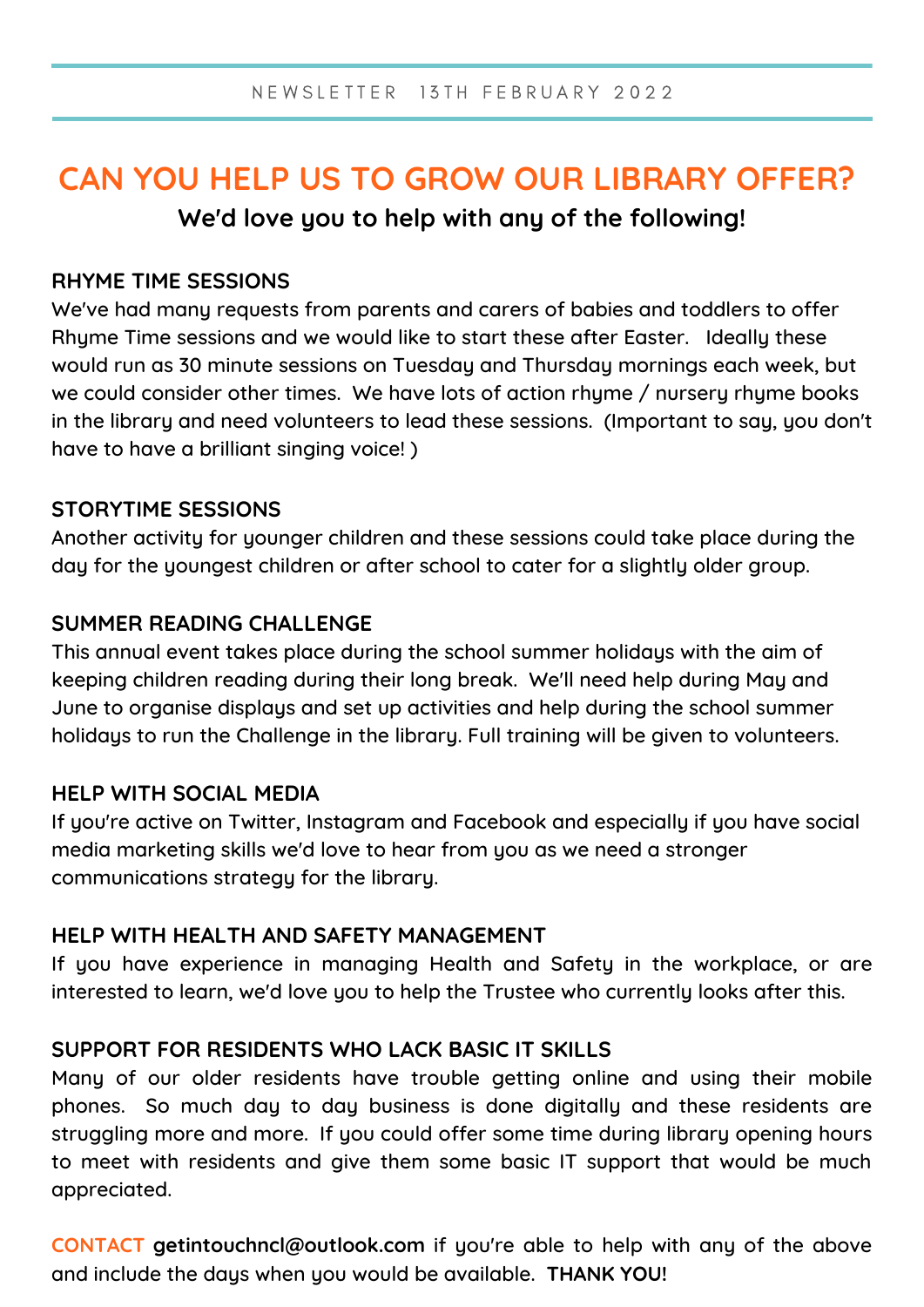## library events and activities

### northfields community library book club next meeting: Tuesday 8th MARCH, 2022

The Book Club meets once a month on Tuesday evenings. The Club has been growing steadily since we launched and now has twelve regular members. We read a mixture of fiction and non-fiction titles, chosen by different members fo the group each month.

At our next meeting we'll be discussing "Such A Fun Age" by Kiley Reid and "Black and British" by David Olusoga. (Members can read either or both of them.)

New members are always welcome. If you would like to join us please email **getintouchncl@outlook.com** with the heading Book Club.

### future events in the library

As reported on page 3, we hope to start holding regular Storytime and Rhyme Time sessions after the Easter holidays.

Further activities and volunteering opportunities will be advertised shortly.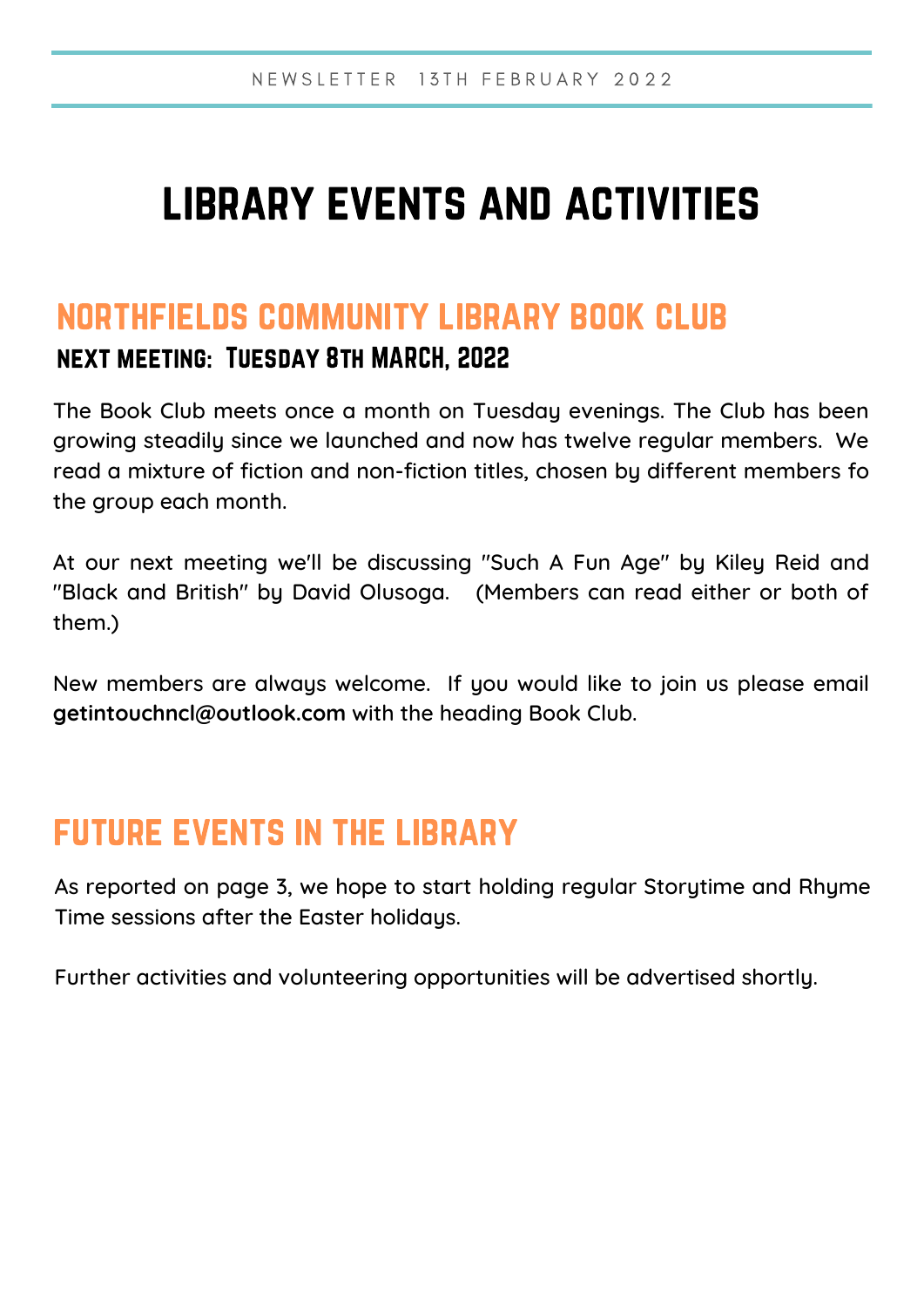## befriend ealing - seeking volunteers



### A MESSAGE FROM BEfriend:

"BEfriend is a befriending charity working across the London Borough of Ealing. We recruit volunteers and train them then link each with a lonely and isolated person for companionship and they visit once a week for up to two hours.

Full support is given by the Befriending Coordinators. We also provide on-going training and a reference for volunteers who have been with us for six months or longer. We find volunteers a client who lives near to them where possible. Please contact us at **[volunteer@befriend.london](mailto:volunteer@befriend.london)** for more information.

If you can help us in this way at all it would be much appreciated."

(We have also placed leaflets about this organisation in the library)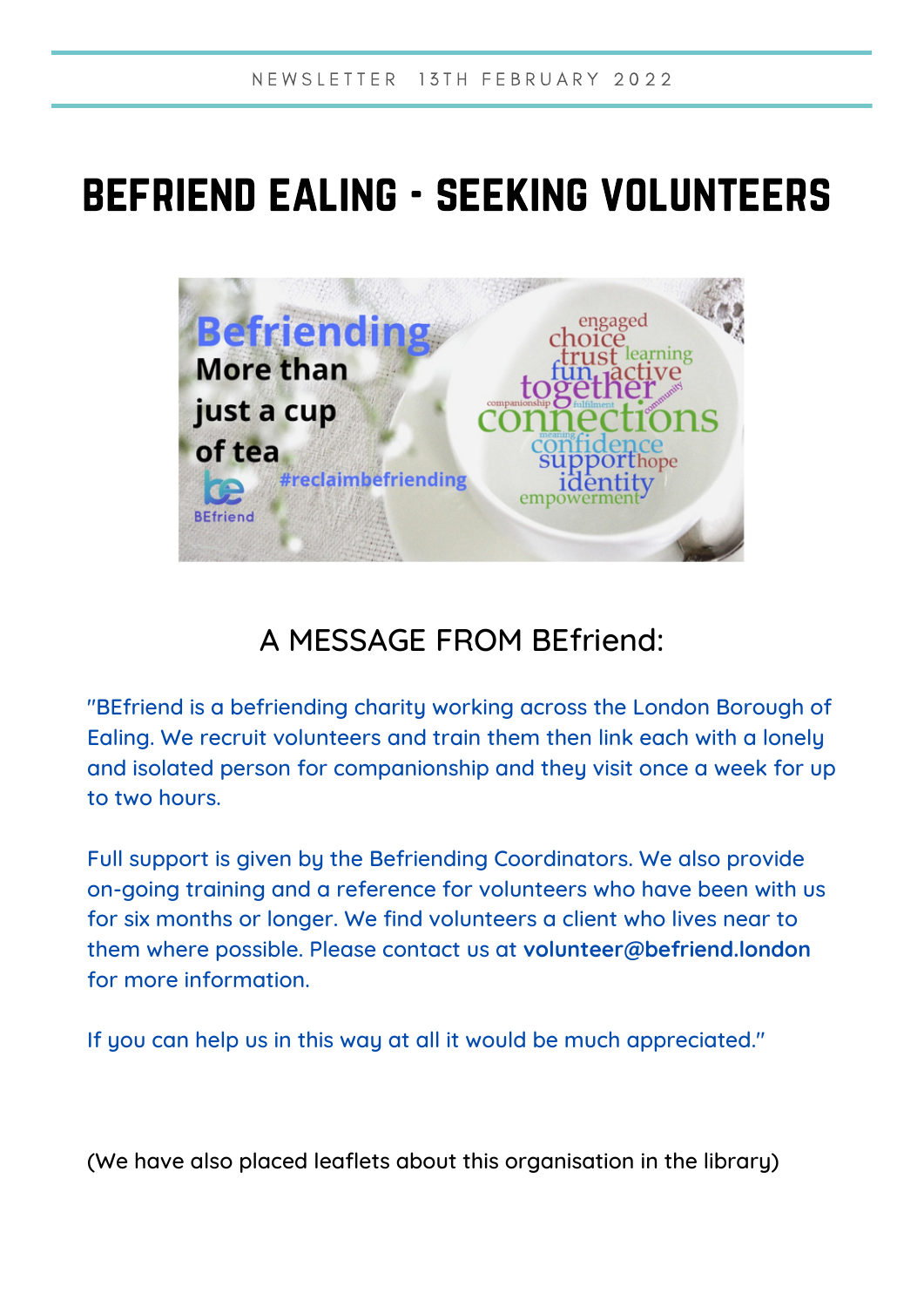# read easy helping adults learn to read



More than 13,600 adults in Ealing seriously struggle with their reading. In practical terms, this means they struggle to do their food shopping, use cash points, read bus timetables or understand health warnings.

Read Easy Ealing is a friendly local charity, dedicated to changing lives by providing FREE, one- to-one reading coaching for local people.

- Do you love to read? Help others to read by supporting Read Easy Ealing.
- Do you know someone in Ealing who struggles with reading? If so, please encourage them to learn with Read Easy Ealing.
- Are you interested in volunteering? They're on the lookout for new Coaches.

If you would like to volunteer as a coach you can register on the online form at <https://readeasy.org.uk/groups/ealing/>